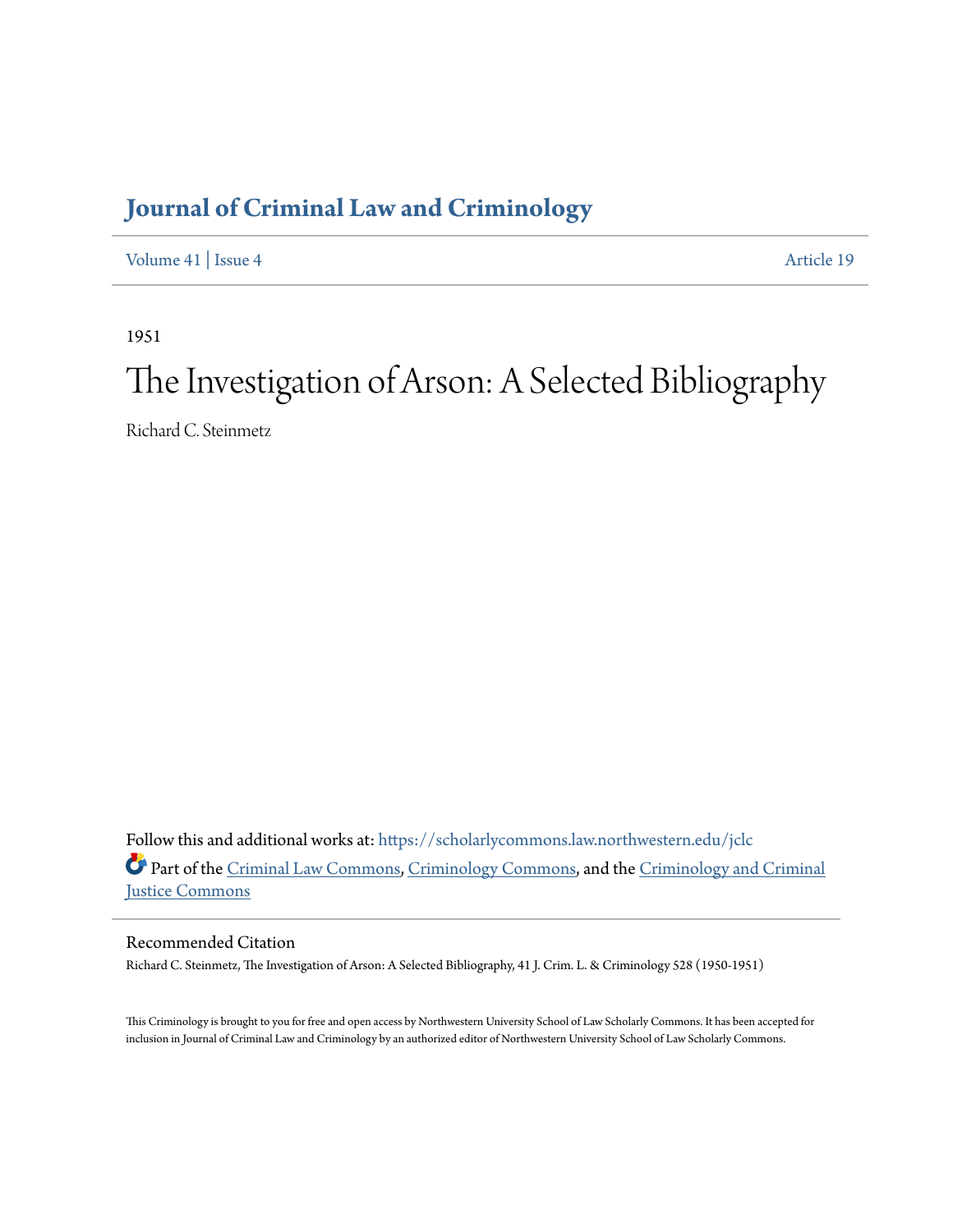# THE INVESTIGATION OF **ARSON**

# **A** Selected Bibliography

#### Richard **C.** Steinmetz

Richard **C.** Steinmetz, Ph.D., is Chief Special Agent, Mutual Investigation Bureau, Chicago, and is an Associate Editor of this Journal. He has long been active in the field of arson investigation and has published articles on the subject in this and other journals and has participated often in programs for arson and criminal investigators. This bibliography of books, pamphlets, bulletins, and periodicals represents an up-to-date survey of pertinent material in this field.-EDITOR.

#### **Books**

**1.** Busch, Francis X., Law and Tactics in Jury Trials. The Art of Jury Persuasion. Tested Court Procedures. Indianapolis: Bobbs-Merrill Co., Inc., 1949. Pp. XXVII & 1147.

2. Crosby, Everett U., Fiske, Henry A., Forster, Walter H. (Robert S. Moulton, Editor). NFPA Handbook of Fire Protection. Boston: National Fire Protection Assoc., 10th Edition, 1948. **Pp.** XXIII & 1544.

3. Curtis, Arthur F. A Treatise on the Law of Arson-Covering the Decisions of All American States and Territories, and Including Those of England and the British Colonies. Buffalo: Dennis and Company, Inc., 1936. Pp. LXVII & 689.

4. Else, Walter Martyn and Garrow, James Main. The Detection of Crime-An Introduction to Some Methods of Scientific Aid in Criminal Investigation. London: The Police Journal, 1934. **Pp.** XXI & 195.

5. Fricke, Charles W. Criminal Investigation. The Investigation of Criminal Cases, the Securing of Evidence and Its Proper Presentation in Court. Los Angeles: **0. W1.** Smith, 1933. **Pp.** 265.

6. Gamble, Sidney Gompertz. A Practical Treatise on Outbreaks of Fire-Being a Systematic Study of Their Causes and Means of Prevention. London: Charles Griffin and Co., Ltd.; 2nd Edition, 1931. Pp. XI & 543.

7. Kaplan, Abraham and Berger, Samuel A. The Dachis Case. New York: The Davidson Press, 1930. Pp. 312.

**8** ........................................ The Wilson Warehouse Case. New York: The Court Press, Inc., 1930. **Pp.** 112.

9. Kaplan, Abraham-Berger, Samuel A.-Gross, George I. The Rosso Case. New York: Central Book Company, 1934. **Pp.** 346.

**10.** Lucas, A. Forensic Chemistry and Scientific Criminal Investigation. London: Edward Arnold & Company; 4th Edition, 1946. Pp. 340.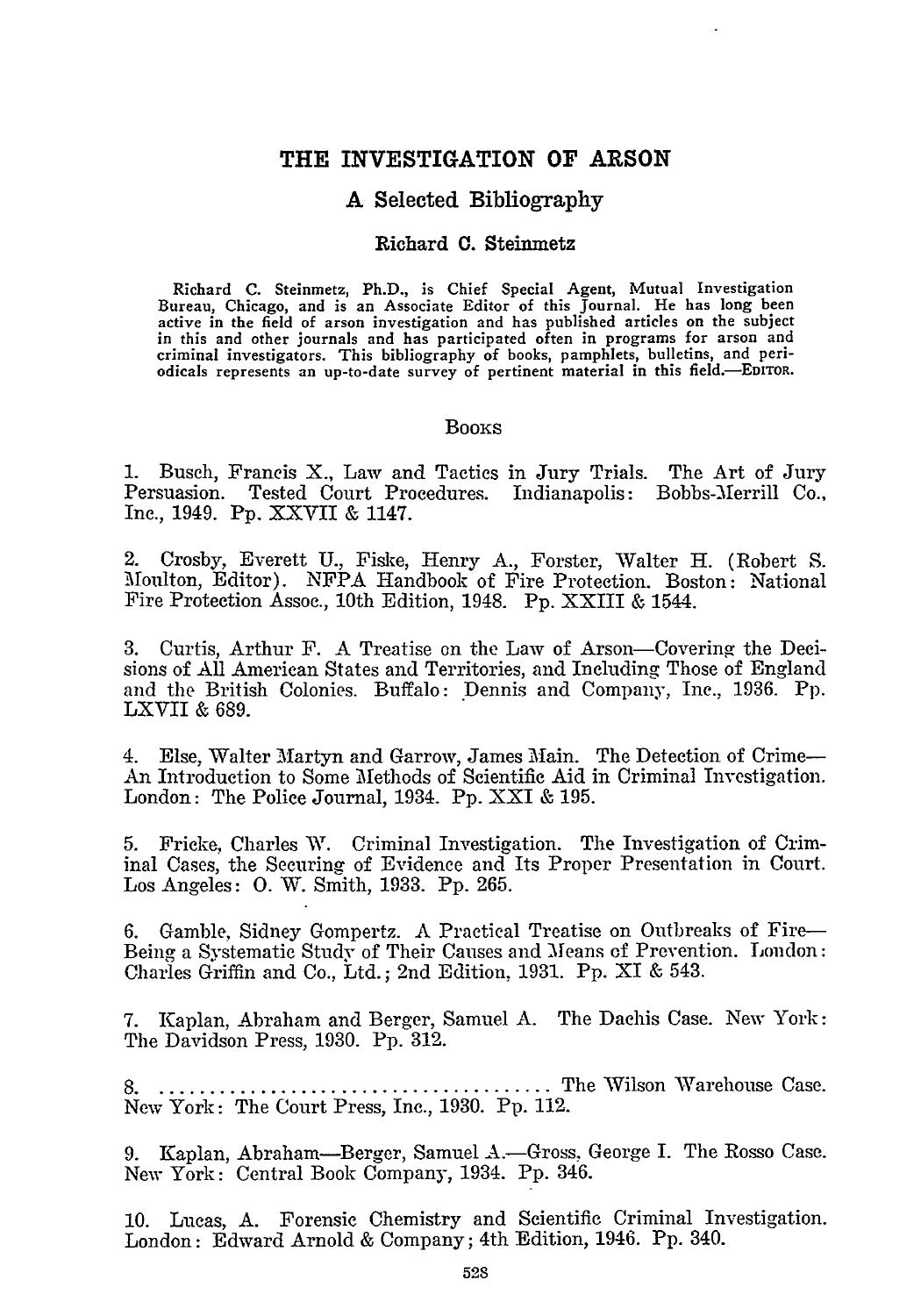11. Moorish, Reginald. The Police and Crime Detection To-Day. London: Oxford University Press, 1940. Pp. 159.

12. O'Hara, Charles **E.** and Osterburg, James W. An Introduction to Criminalistics. The Application of the Physical Sciences to the Detection of Crime. New York: The Macmillan Company, 1949. Pp. XXII & 705.

13. Radin, Edward D. 12 Against Crime. New York: G. P. Putnam's Sons, 1950. Pp. X & 242.

14. Rethoret, H. Fire Investigations. Montreal: Recording & Statistical Corp., Ltd.; 1945. P. 467.

15. Rosenblum, Leo. Adjustment of Insurance Loss Claims on Merchandise. Accounting Problems and Procedures. New York: King's Crown Press, Columbia University, 1948. Pp. XI & 194.

16. Scott, Charles C. Photographic 'Evidence-Preparation and Presentation. Kansas City, Mo.: Vernon Law Book Company; 1942. Pp. XXXII & 922.

17 .................................. Photographic Evidence-Preparation and Presentation. (1947 Pocket Parts Supplement). Pp. VII & 136.

18. Skehan, James J. Modern Police Work Including Detective Duty-A Book for Police Officers of All Ranks. Brooklyn, N. Y.: R. V. Basuino, 1939. Pp. 657.

19. Sderman, Harry, and O'Connell, John **J.** Modern Criminal Investigation. New York: Funk & Wagnalls Company; 10th printing, 1941. Pp. XVI & 461.

20. Stekel, Wilhelm. Peculiarities of Behavior. Wandering Mania, Dipsomania, Cleptomania, Pyromania and Allied Impulsive Acts. Authorized English Version by James S. Van Teslaar. New York: Liveright, Inc., 1924. Vol. I, Pp. XIV & 328, Vol. II, Pp. X & 341.

21. Von Schwartz, Dr. (Translated from the revised German edition by Charles T. C. Salter). Fire and Explosion Risks--A Handbook Dealing with the Detection, Investigation, and Prevention of Dangers Arising from Fires and Explosions of Chemico-Technical Substances and Establishments. London: Charles Griffin and Company, Ltd.; 3rd Edition, 1926. Pp. XXI & 357.

### **BOOKLETS,** PAMPHLETS, **AND** BULLETiNS.

22. *A Guide for the Prosecution of Arson Gases in Oregon.* Prepared by Department of Justice. Published and Supplied by State Fire Marshal Department. Salem. ca. 1947. 43 pp.

23. *Bulletin.* Bureau of Criminal Investigation, New York State Police. Albany, New York.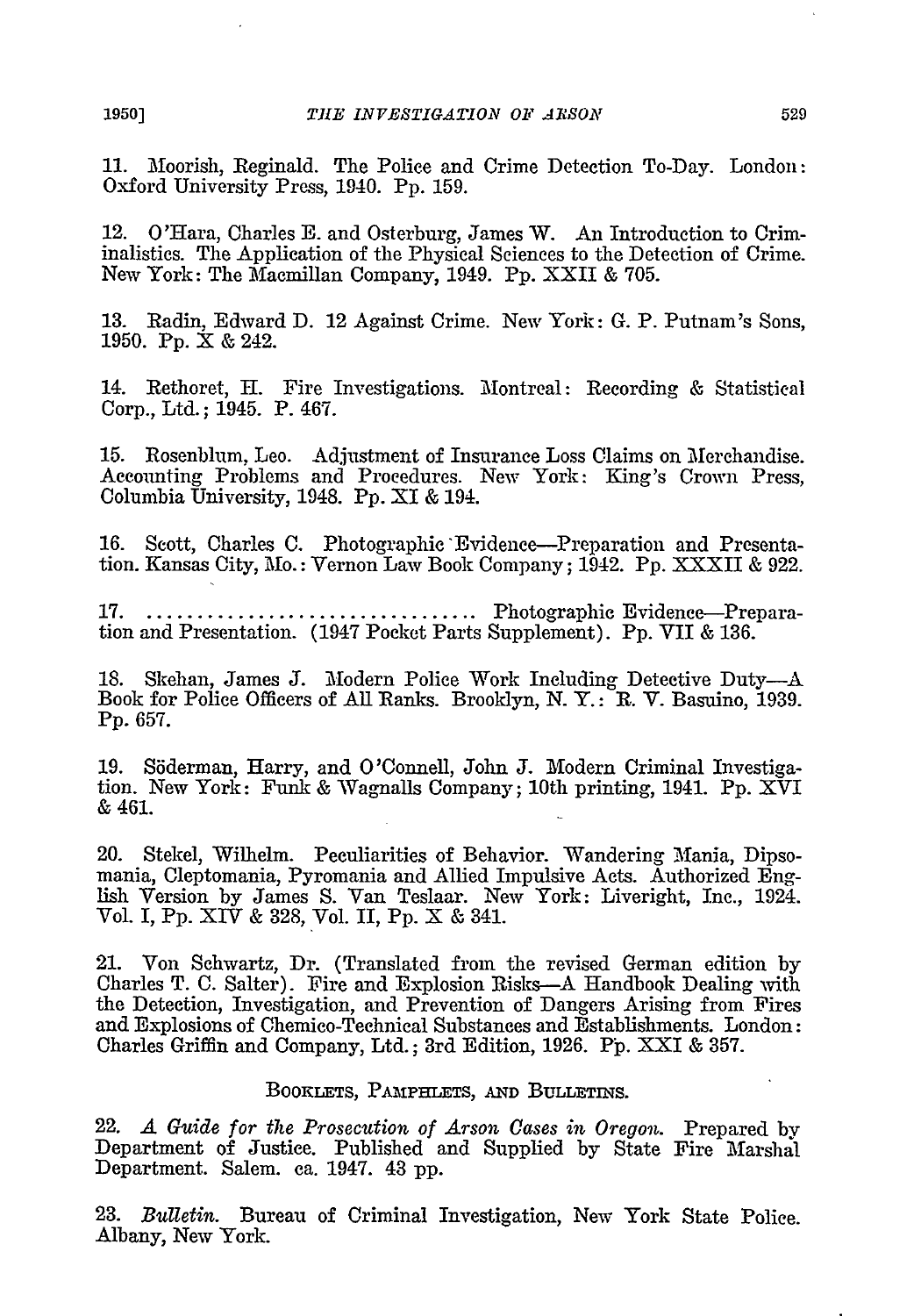- A. "Rubber Cement." Vol. IV No. **7,** July 1939, pp. 3-4.
- B. "Bombs." Vol. V No. *7,* July 1940, pp. 1-5.
- C. "Bombs." Vol. V No. 8, August 1940, pp. 1-4.
- D. "Chemical Detectives." Vol. 15 No. 1, 1950, pp. 7-9.

24. *Laboratory Aids in Arson Investigations.* Washington, D. C.: Federal Bureau of Investigation, United States Department of Justice. 1945. 7 pp.

25. *Manual for the Investigation of Automobile Fires.* Chicago: National Automobile Theft Bureau. 3rd Ed., 1950.

26. *New York State Troopers Evidence Guide.* Issued by John A. Gaffney, Superintendent, Division of State Police, Executive Department, State of New York. 2nd Edition, May 1, 1946. 74 pp.

27. Steinmetz, Richard C. *Arson in Times of War.* Boston: National Fire Protection Association, 1940. 15 pp.

28. *Suggestions for Arson Investigators.* New York: The National Board of Fire Underwriters, September 1, 1948 ed. 58 pp.

29. *The Fireman's Responsibility in Arson Detection.* Boston: National Fire Protection Association, n.d. 28 pp.

30. Wolfe, Paul T. (with additions and suggestions by Earl R. Newton, Fred Carlson, David F. Glines and others). *Arson and Sabotage Investigation.* Sacramento: State Fire Marshal of California in Cooperation with California State Department of Education, 1940. 102 pp.

#### PERIODICALS.

**31.** "Burned Evidence Retrieved." *FBI Law Enforcement Bulletin.* Vol. **19,** No. 2. February, 1950, 20-21.

**32.** Cohn, Herman H. "Convicting the Arsonists." *Journal of Criminal Law and Criminology,* Vol. 38, No. 3 (September-October, 1947), 286-303.

33. Daubney, C. G. "The Scientific Examination of a Case of Arson." *The Police Journal,* Vol. XVII, No. 2 (April-June, 1944), 110-119.

34. Davis. William J. "Automobile Arson Investigations." *Journal of Criminal Law and Criminology,* Vol. 37, No. 1 (May-June 1946), 73-84.

35. Dutra, Frank R. "Personal Identification and Cause of Death from Skeletal Remains." *Insurance Law Journal,* June, 1946, 355-372.

36. Dutra, Frank R. "Medicolegal Aspects of Conflagration." *Journal of Criminal Law and Criminology,* Vol. 39, No. 6 (March-April, 1949). 771-777.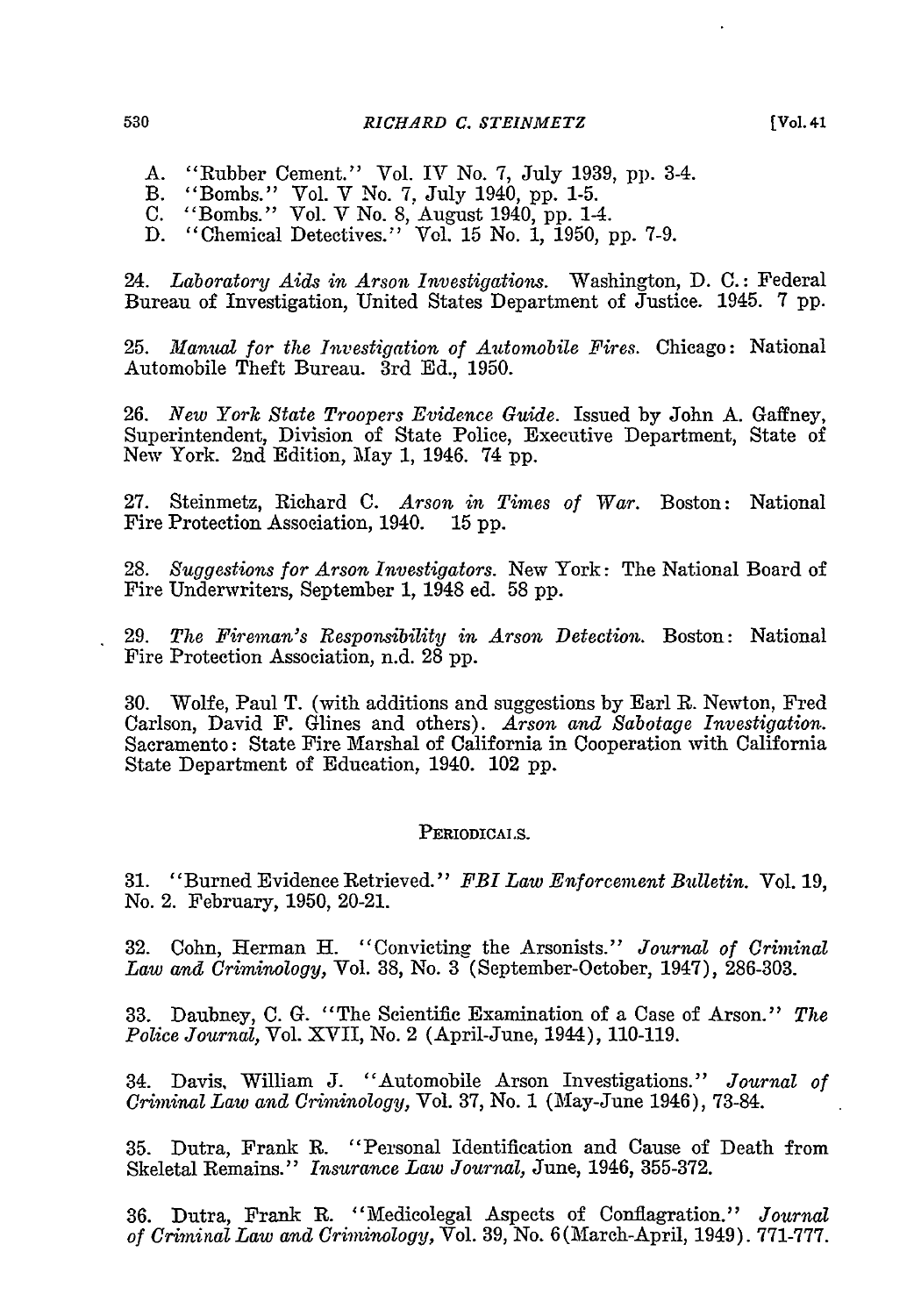37. Dutra, Frank R. "Medicolegal Examination of Bodies Recovered from Burned Buildings." *The American Journal of Clinical Pathology,* Vol. XIX, No. 7 (July, 1949), 599-607.

38. Finney, Don J. "Investigation of Arson." Duties of the First Officer at the Scene. *Journal of Criminal Law and Criminology,* Vol. 27, No. 3 (Sept.-Oct. 1936), 421-424.

39. Harper, William W. "Latent Fingerprints at High Temperatures." *Journal of Criminal Law and Criminology.* Vol. 39, No. 4 (Nov.-Dec. 1938). 580-583.

40. Kennedy, John. "Will Airplanes Burn?" Journal of American Insur*ance,* Vol. 25, No. 2 (February, 1948), 16-18.

41. Martin, Robert E. "Tricks of Firebugs Exposed by Police Experts." *Popular Science.* Vol. 123, No. 1 (July, 1933), 38-39, 96.

42. Mansfield, George **0.** "The Crime of Arson." *Fire Engineering,* February, March, April, May, June, August, September, October, 1936.

43 ............................ ".Modernized Laboratory Methods-Arson Detection and Incendiary Investigation Simplified By." *Fire Engineering,* July, 1936, 287-290.

44 ........................ "Supreme Court Decisions in Arson Cases." *National Fire Protection Association Quarterly,* Vol. XXVIII, No. **1,** Part Two (July 1934), 20-23.

45. Muehlberger, C. W. "The Handling of Explosives and Suspected Bombs." *Journal of Criminal Law and Criminology,* Vol. 31, No. 1 (May-June 1940), 100-102.

46 .......................... .."The Investigation of Bombs and Explosions." *Journal of Criminal Law and Criminology,* Vol. 28, No. 3 (1937). 406-431 and Vol. 28, No. 4 (1937), 581-607.

47. Nicol, Joseph D. "Volatile Material in Arson Investigations." International Association of Arson Investigators. *News-Letter.* February, 1950, Vol. I, No. 2. pp. 1-6.

48. *"R.* v. Diamond and Smith." Conspiracy-Arson-Attempted False Pretences-Jurisdiction-R.C.Ml.P. Scientific Laboratory. *Royal Canadian Mounted Police Quarterly.* Vol. 9, No. 1, July, 1941. 11-12, 14.

49. *"R.* v. Hodgin." Arson-Breaking and Entering-R.C.M.P. Constable and His Privately-owned Dog Praised by Judge. *Royal Canadian Mounted Police Quarterly.* Vol. 9, No. 3, January, 1942. 264-5.